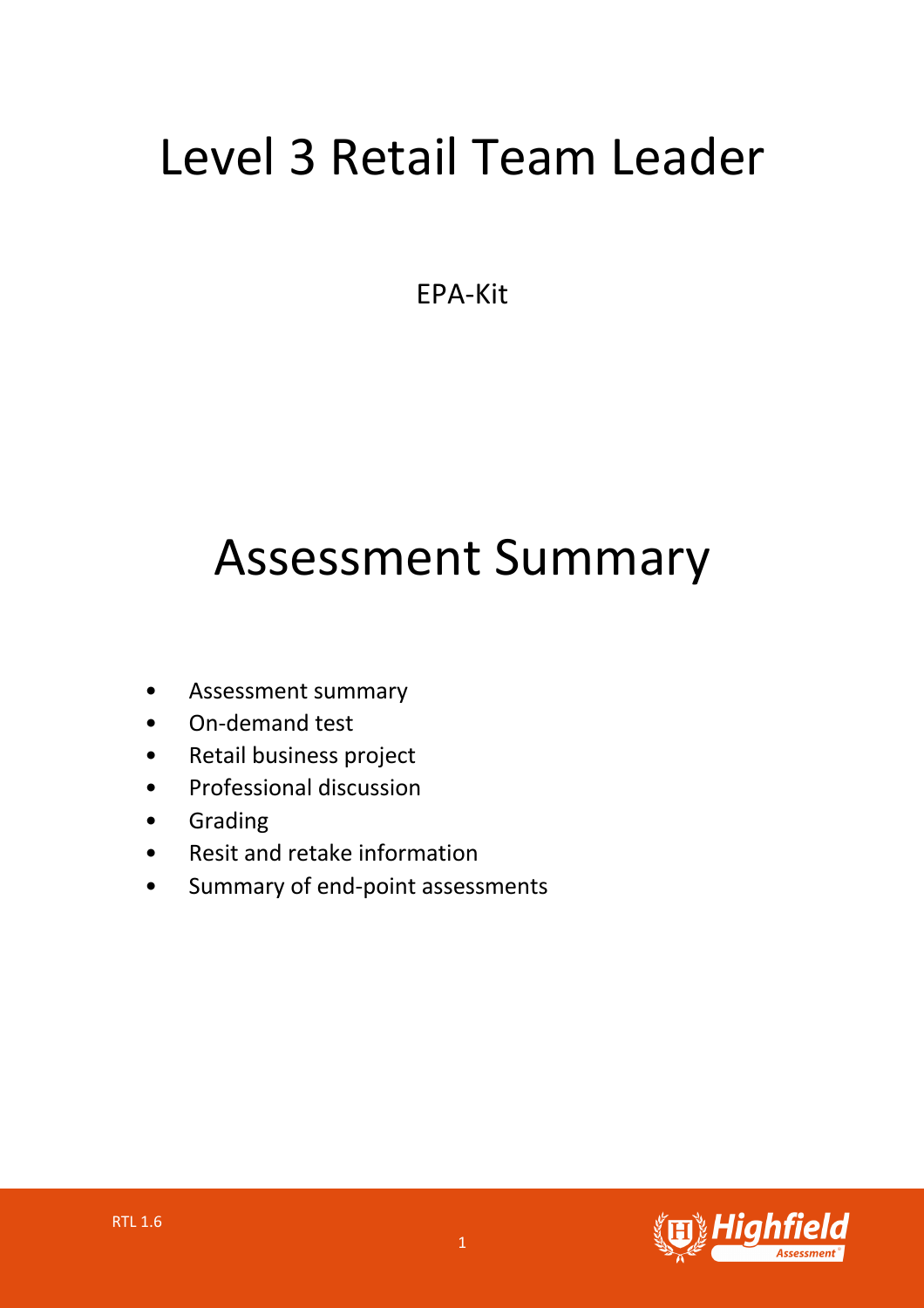## **Assessment Summary**

The end-point assessment for retail team leader is made up of 3 components that must be taken in the following order:

- 1. On-demand test consisting of 40 questions which has a 60-minute duration
- 2. Retail business project. Although there is no stipulated word count, the Highfield guide is to complete 2,000 – 5,000 words
- 3. Professional discussion, which has a 1-hour duration

As an employer/training provider, you should agree a plan and schedule with the apprentice to ensure all assessment components can be completed effectively.

Each component of the end-point assessment will be assessed against the appropriate criteria laid out in this guide, which will be used to determine a grade for each individual component.

#### **On-demand test**

- To achieve a pass, apprentices must achieve 60% overall, which equates to 24 out of 40
- The test is not graded above a pass.

#### **Retail business project**

The retail business project will take the form of a 30-minute presentation with accompanying evidence, which will be in the form of a written report. The presentation should cover key recommendations from their project with the detail contained within the report.

The report supported by accompanying appendices (e.g. meeting minutes, emails) Although there is no stipulated word count, the Highfield guide is to complete 2,000 – 5,000 words.

At least 1 month prior to submission of the business project, the apprentice is required to submit a 200 to 300 word proposal for discussion and approval, firstly with their line manager and then with the end-point assessor.

- In order to achieve a pass in the business project, all of the pass criteria must be covered
- To achieve a distinction in the business plan, all pass and all distinction criteria must be covered.

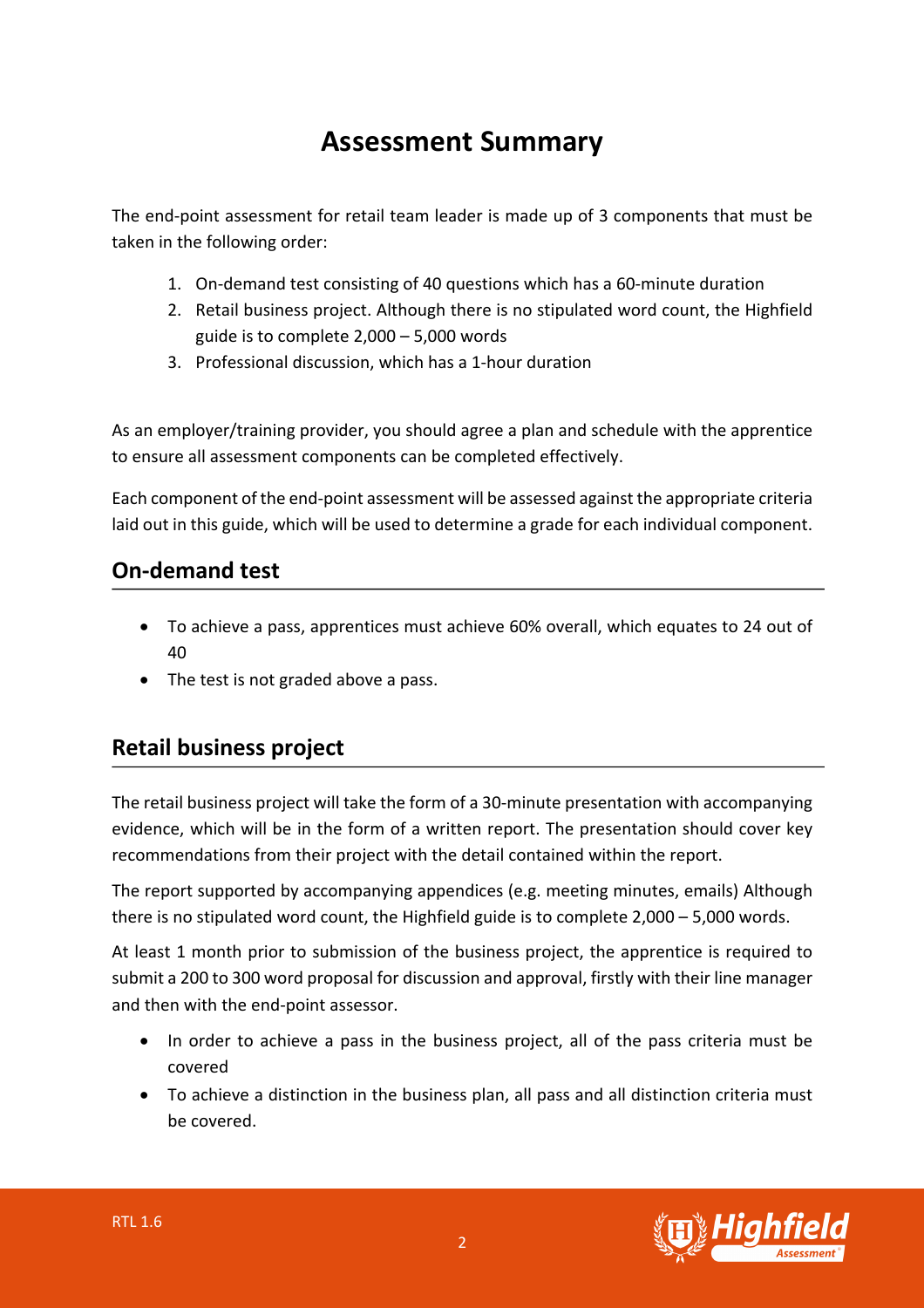### **Professional discussion**

- To achieve a pass in the professional discussion, all pass criteria must be covered
- To achieve a distinction in the professional discussion, all pass and all distinction criteria must be covered.

### **Grading**

The overall grade for the apprentice is determined using the matrix below:

| <b>On-demand test</b> | <b>Business project</b> | Professional<br>discussion | <b>Overall outcome</b> |
|-----------------------|-------------------------|----------------------------|------------------------|
| Pass                  | Pass                    | Pass                       | Pass                   |
| Pass                  | <b>Distinction</b>      | Pass                       | <b>Distinction</b>     |
| Pass                  | Pass                    | <b>Distinction</b>         | Pass                   |
| Pass                  | <b>Distinction</b>      | <b>Distinction</b>         | <b>Distinction</b>     |

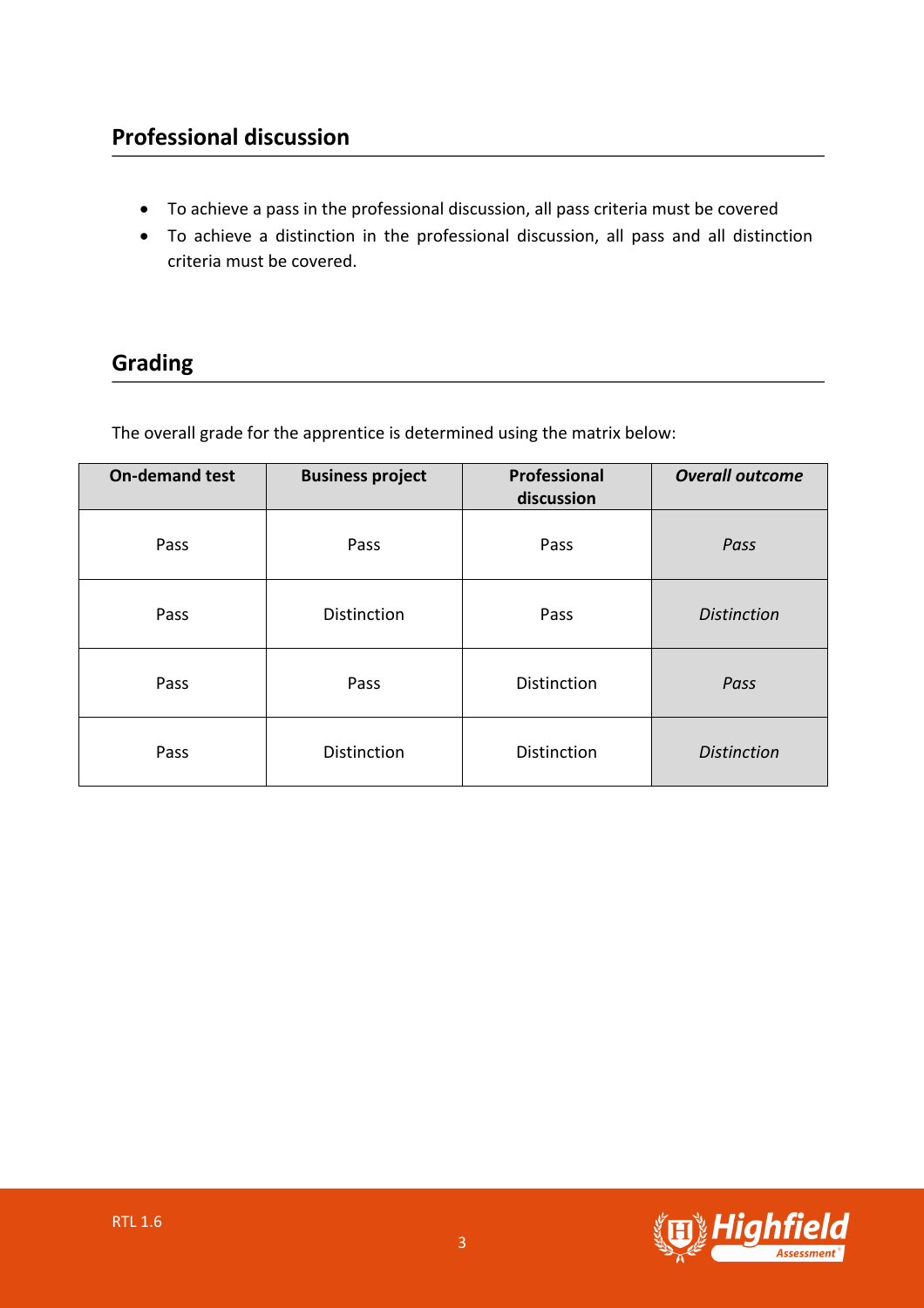#### **Retake and Resit information**

Should an apprentice fail 1 assessment activity on the first attempt, a resit should be scheduled as soon as the apprentice is ready, when practicable for the business and in line with the policies, practices and procedures of Highfield.

The resit is normally expected to take place after all the required assessments have been taken and the individual assessment results and overall apprenticeship result has been given to the apprentice.

Should an apprentice fail 2 or more activities, a period of further training and development lasting between 1 and 3 months must take place before a retake is scheduled. The decision on how much time is required is based on a discussion between the apprentice, their employer and end-point assessor.

When resitting or retaking any assessment activity, the maximum grade that can be achieved for that activity is a pass.